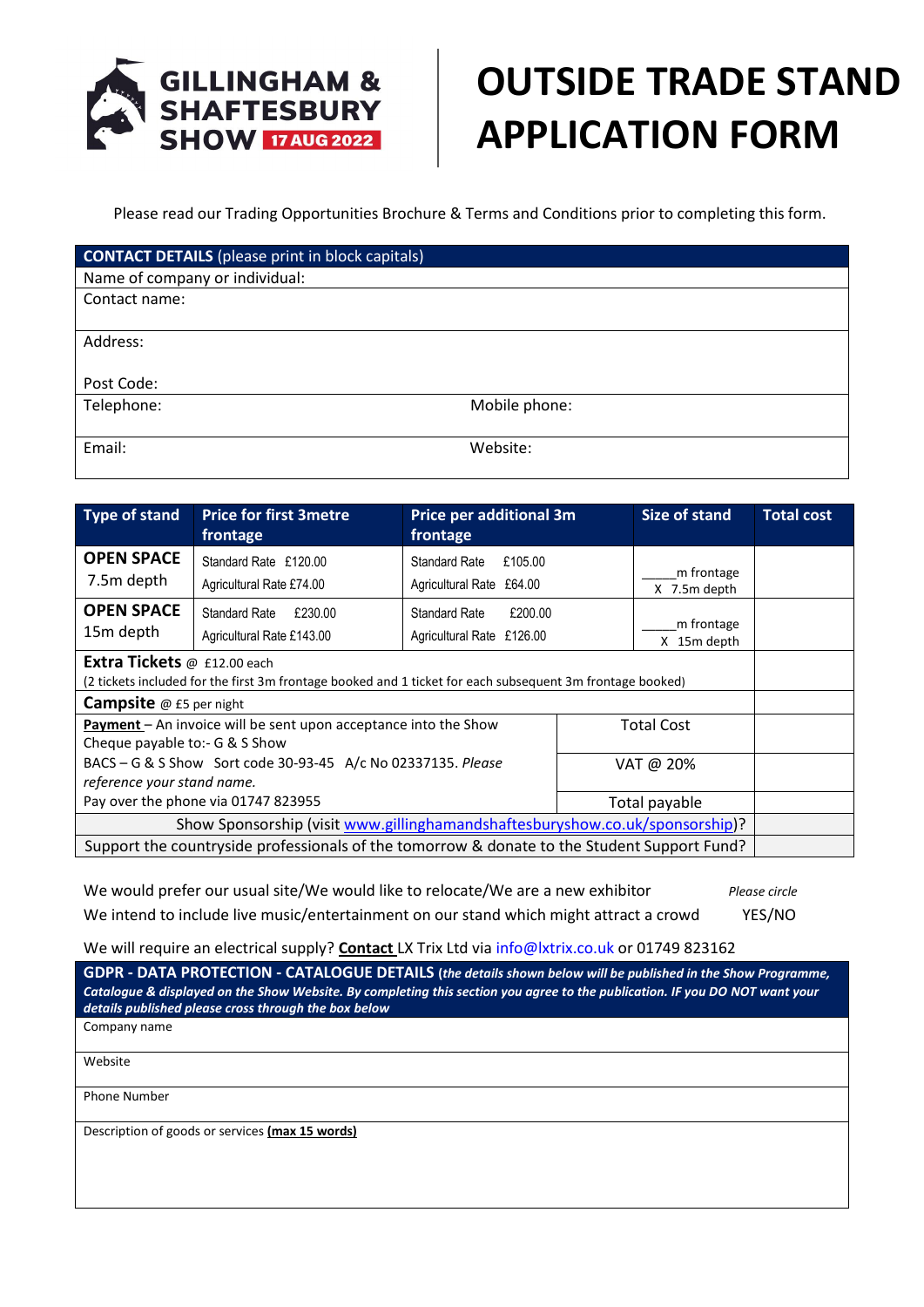## **COMPULSORY RISK ASSESSMENT FORM**

**THIS FORM MUST BE COMPLETED AND RETURNED WITH YOUR APPLICATION** Please consider what risks there are to those building the stand and to your staff and members of the public on Show days. Outline the steps that you propose to take to minimise these risks. Copy this page if more space is required. Alternatively you can send details of your existing Health & Safety arrangements relevant to exhibiting at Shows

| Hazard                                                                                                                     | Persons at Risk                                                                                                   | Controls to minimise risk |
|----------------------------------------------------------------------------------------------------------------------------|-------------------------------------------------------------------------------------------------------------------|---------------------------|
|                                                                                                                            |                                                                                                                   |                           |
|                                                                                                                            |                                                                                                                   |                           |
|                                                                                                                            |                                                                                                                   |                           |
|                                                                                                                            |                                                                                                                   |                           |
|                                                                                                                            |                                                                                                                   |                           |
|                                                                                                                            |                                                                                                                   |                           |
|                                                                                                                            |                                                                                                                   |                           |
|                                                                                                                            |                                                                                                                   |                           |
|                                                                                                                            |                                                                                                                   |                           |
|                                                                                                                            |                                                                                                                   |                           |
|                                                                                                                            |                                                                                                                   |                           |
|                                                                                                                            |                                                                                                                   |                           |
|                                                                                                                            |                                                                                                                   |                           |
|                                                                                                                            |                                                                                                                   |                           |
|                                                                                                                            |                                                                                                                   |                           |
|                                                                                                                            |                                                                                                                   |                           |
|                                                                                                                            |                                                                                                                   |                           |
|                                                                                                                            |                                                                                                                   |                           |
|                                                                                                                            |                                                                                                                   |                           |
|                                                                                                                            |                                                                                                                   |                           |
| COVID-19                                                                                                                   |                                                                                                                   |                           |
|                                                                                                                            |                                                                                                                   |                           |
|                                                                                                                            |                                                                                                                   |                           |
|                                                                                                                            |                                                                                                                   |                           |
|                                                                                                                            |                                                                                                                   |                           |
|                                                                                                                            |                                                                                                                   |                           |
|                                                                                                                            |                                                                                                                   |                           |
|                                                                                                                            | <b>FIRE ASSESSMENT</b><br>A FIRE EXTINGUISHER MUST BE PROVIDED AND A FIRE ASSESSMENT UNDERTAKEN BY ALL EXHIBITORS |                           |
| Liquefied Petroleum Gas (LPG) on                                                                                           |                                                                                                                   |                           |
| <b>YES</b><br><b>NO</b><br>site                                                                                            |                                                                                                                   |                           |
|                                                                                                                            |                                                                                                                   |                           |
| Are you serving hot food or drinks                                                                                         |                                                                                                                   |                           |
| either for sale or hospitality?                                                                                            |                                                                                                                   |                           |
| YES<br><b>NO</b>                                                                                                           |                                                                                                                   |                           |
| Will you be_using a generator                                                                                              |                                                                                                                   |                           |
| YES<br>NO                                                                                                                  |                                                                                                                   |                           |
| <b>CONTACT DETAILS</b> of person completing this assessment                                                                |                                                                                                                   |                           |
| Name of Company or responsible individual                                                                                  |                                                                                                                   |                           |
|                                                                                                                            |                                                                                                                   |                           |
| Address                                                                                                                    |                                                                                                                   |                           |
|                                                                                                                            |                                                                                                                   |                           |
| Signed                                                                                                                     | Print name                                                                                                        | Date                      |
|                                                                                                                            |                                                                                                                   |                           |
|                                                                                                                            |                                                                                                                   |                           |
| PUBLIC LIABILITY INSURANCE all exhibitors must provide a copy of their certificate with this application, If the policy is |                                                                                                                   |                           |